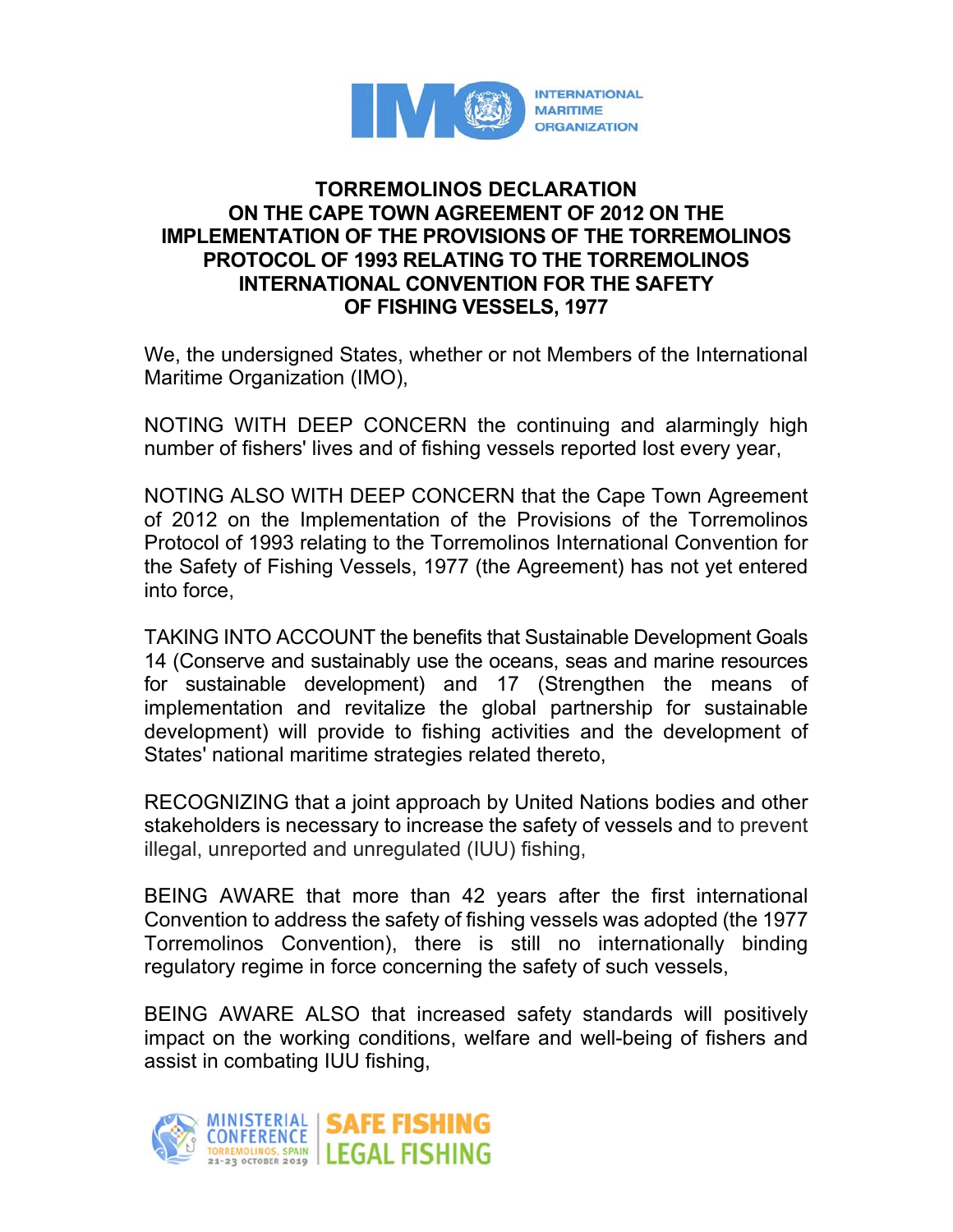ACKNOWLEDGING that the entry into force of the Agreement would fill a critical gap in the global regulatory framework, mandating minimum safety measures for fishing vessels of 24 metres in length and over,

ACKNOWLEDGING ALSO that the entry into force of the Agreement, together with the International Convention on Standards of Training, Certification and Watchkeeping for Fishing Vessel Personnel, 1995 (1995 STCW-F Convention), would create a more robust IMO regulatory framework for the safety of fishing vessels and fishing vessel personnel,

RECOGNIZING that the entry into force of the Agreement would strengthen the implementation of other mandatory instruments already applicable to fishing vessels,

- 1 EXPRESS our determination to:
	- .1 TAKE ACTION so that the entry-into-force criteria of the Agreement are met by the target date of 11 October 2022,<sup>\*</sup> the tenth anniversary of its adoption;
	- .2 PROMOTE the Agreement, recognizing that the ultimate effectiveness of the instrument depends upon the widespread support of States, in their capacities as flag States, port States and coastal States;
	- .3 DENOUNCE the proliferation of IUU fishing, recognizing that international safety standards for fishing vessels will provide port States with a mandatory instrument to carry out safety inspections of fishing vessels, thereby increasing control and transparency of fishing activities;

2 REQUEST the Secretary-General of the International Maritime Organization to:

- .1 perform the functions of the Depositary of this Declaration, which is to remain open for signature from 21 October 2019 to 21 October 2020; and
- .2 transmit certified copies of this Declaration to all IMO Member States and other signatory States.

<sup>\*</sup> Upon completion of relevant review at national level.